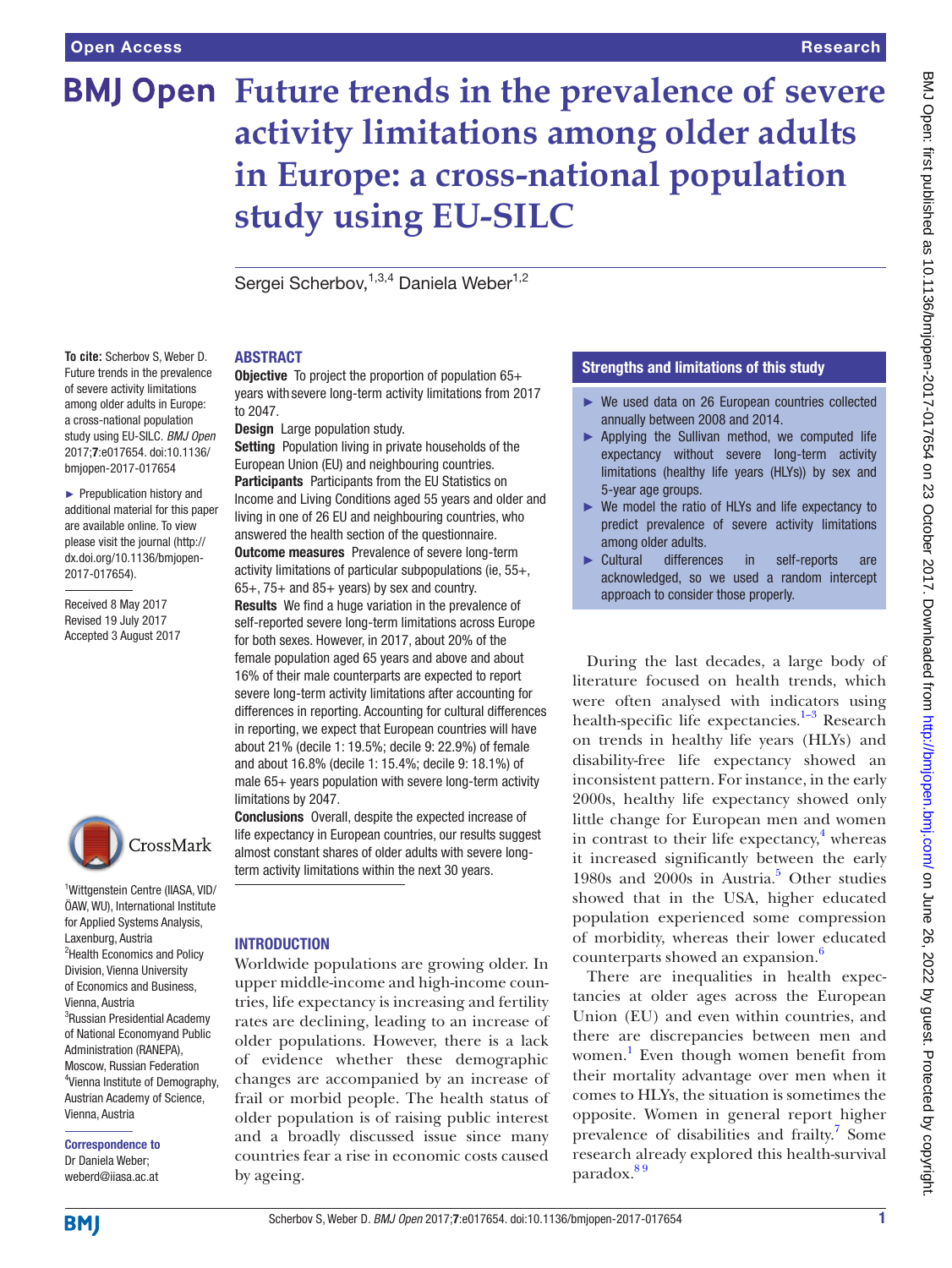# Open Access

Less research was focused on the impact of possible future trends in healthy and disability-free life expectancy on the socioeconomic development of a country. For instance, are European health systems prepared for higher shares of older adults? Should we expect higher proportions of unhealthy older population?

The objective of this study is to provide an outlook on the future health status of older population measured by living with severe long-term limitations in daily activities. Based on the EU Statistics on Income and Living Conditions (SILC) survey, we project the share of the 65+ years populationliving with severe long-term activity limitations for 26 European countries by 2047.

#### DATA AND METHOD **Data**

We used the EU-SILC data, which are conducted annually within EU member states and a few additional European states.<sup>10</sup> This cross-sectional and longitudinal microdata provide information on income, poverty, social exclusion and living conditions. Eurostat has coordinated the EU-SILC data since 2003, whereas national statistical institutes have collected the information, first in 6 countries and by 2014 in 31 countries.<sup>11</sup> Although the sampling procedure varies across countries, the samples are considered nationally representative of individuals aged at least 16 years living in private households.<sup>10 11</sup> In our study, we focus on the global activity limitation indicator (GALI), which was designed for monitoring HLYs (ie, life expectancy without long-term activity limitations) within the  $EU<sup>12</sup>$ . This measure of general activity limitations was shown to be significantly associated with other health measures such as functional limitations, activities of daily living and instrumental activity of daily living. $13$  Since 2008, GALI addresses the long-term activity limitations with the question 'For at least the past 6 months, to what extent have you been limited because of a health problem in activities people usually do?'. There are some minor variations in the wording for the kind of activities across some countries ranging from usual, normal to daily activities (see ref [14\)](#page-5-10). Therefore, we recoded the response categories 'limited, but not severely' and 'not limited at all' as having *no severe difficulties* and 'severely limited' as with *severe limitations*. Moreover, there might be variations in self-reports across cultures due to the uncertainty in defining 'limited, but not severely', so our recoding additionally addresses this potential bias.

We investigated the EU-SILC data provided by Eurostat restricting on the population aged at least 55 years from 2008 to 2014 on an aggregated level by country, sex and 5-year age groups. We also used sex-specific life tables provided by Eurostat for each country and each of our  $corresponding$  survey years.<sup>15</sup> In addition, we used sex-specific life tables and age-specific and sex-specific population projections from 2015 to 2050 provided by the United Nations following the medium projection variant assumptions.<sup>[16](#page-5-12)</sup>

#### **Methods**

Prevalences of bad general health status are proxied by self-reported presence of long-term activity limitations (ie, the GALI). Sample weights are considered to account for non-response, so that the data are nationally representative for the non-institutionalised population. Using the sex-specific and age group-specific prevalence rates and Eurostat life tables, we applied the Sullivan method to compute health-specific life expectancy, that is, remaining life expectancy without severe long-term activity limitations (also called healthy life years) for each country by 5-year age groups between 2008 to  $2014$ .<sup>17</sup> We determined sex-specific and age-specific HLY for each survey year and computed  $r$ , the ratio of HLY and life expectancy.<sup>418</sup>

Since our estimation of HLY is based on the self-reported activity limitation status, country-specific cultural norms may play a crucial role in explaining big difference in the prevalence of severe long-term activity limitations. The generosity of social security systems may also play an important role in differences between countries. In this study, we tried to minimise this bias due to reporting style with regressing the ratio of HLY to life expectancy by sex for 26 upper middle-income and high-income countries across Europe using random intercept model.<sup>19</sup> The significant group effect was identified with likelihood ratio tests for men and women. The between country variance explained more than 80% of the variance in *r*, the ratio of HLY to life expectancy, which supported our motivation to extinguish the potential cultural differences in self-reports.

Furthermore, we tested the importance of time, hence if there is a change in the proportion of remaining life years spent without severe long-term activity limitations (HLY/LE) over the years. While women showed no significant change across time, we identified a small significant increase of *r* among men. Nevertheless, this increase was on average <0.025 units per year, which can be read as a prevalence increase of <0.5% points per year. Therefore, we decided to ignore this time effect for simplicity reasons and run the following model separately by sex

$$
logit(r_{ic}) = \beta_0 + \sum_{i=2}^{8} \beta_i D_{ic} + u_{0c} + \varepsilon_{ic}
$$
 (1)

with  $D_{ic}$  a dummy variable for the 5-year age groups, indicating the first level aggregated by age group and year and *c* indicates the country group (second level).

Next, we used the sex-specific United Nations life tables for the years 2015–2050 to project HLY by age for those years using estimated  $\bar{r}_i$ , which represents the age group-specific ratio averaged across all countries. In order to perform comparative analysis, we used a sex-specific and age group-specific overall  $\bar{r}_i$  for all countries, rather than applying the country-specific estimated  $\bar{r}_{i\ell}$  because of the huge variation in country effects, which might be defined by cultural and norm differences in countries under consideration.[20](#page-6-1)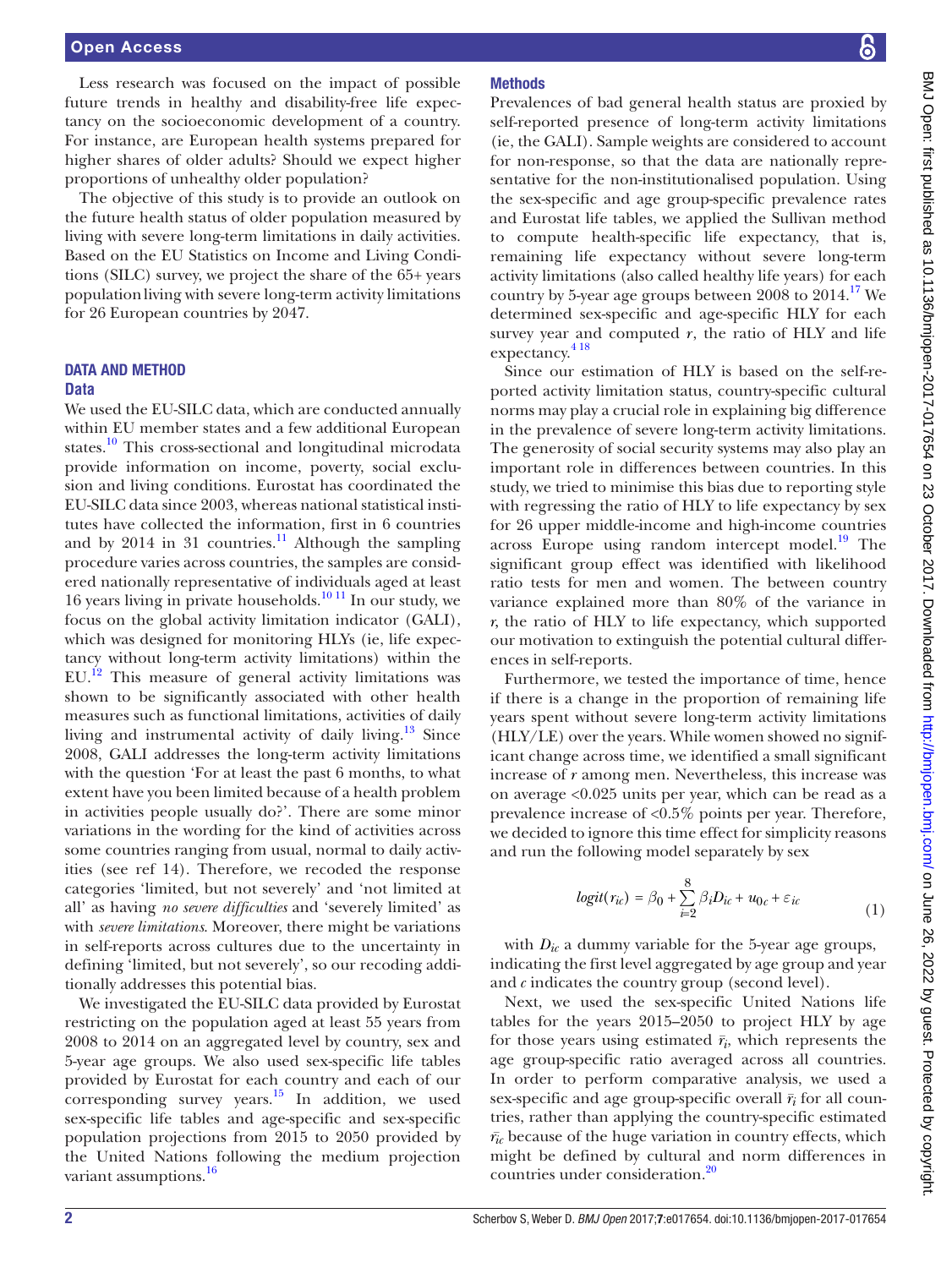

<span id="page-2-0"></span>

Having  $\bar{r}_i$  and the sex-specific projected life expectancy by age, we were able to calculate sex-specific HLY by age and to estimate the prevalence rate of people with severe long-term activity limitations, subsequently. Moreover, we projected the prevalence rate of people with severe long-term activity limitations and the proportion of older adults with severe long-term activity limitations from 2017 to 2047 using age-specific and sex-specific United Nations population projections.

Since we applied the overall  $\bar{r}_i$  for all countries, the differences emerging in projected trends of prevalence of severe long-term activity limitations depend only on population age composition and projected life expectancies. Moreover, while life expectancy is increasing and the ratio of HLY and life expectancy remains constant over time, HLY has to increase and it can decrease only with higher age. Hence, overall sex-specific and age group-specific good general health increases as well, which implies a decline in severe long-term activity limitations.

In addition, we performed some sensitivity analysis considering uncertainty in the estimates and provided a prediction interval around projected prevalences.

# **RESULTS**

Comparing observed prevalence rates of severe long-term activity limitations of older adults (ie, 65+ years population) across Europe, we identified huge disparities in the health of older adults across the investigated upper middle-income and high-income countries for both men and women (figures [1 and 2\)](#page-2-0). For instance, in 2012 in Sweden, only 9.99% of the female 65+ years population reported severe long-term limitations, whereas about 34.15% of their counterparts in Slovakia reported bad health [\(table](#page-3-0) 1). The range is a bit narrower for the male 65+ years population, the prevalence rates were between 6.44% and 27.6% in Malta and Slovakia, subsequently [\(table](#page-3-0) 1). In all countries, more women than men



Figure 2 Self-reported severe activity limitations among at least 65 years old men across 26 European countries in 2014.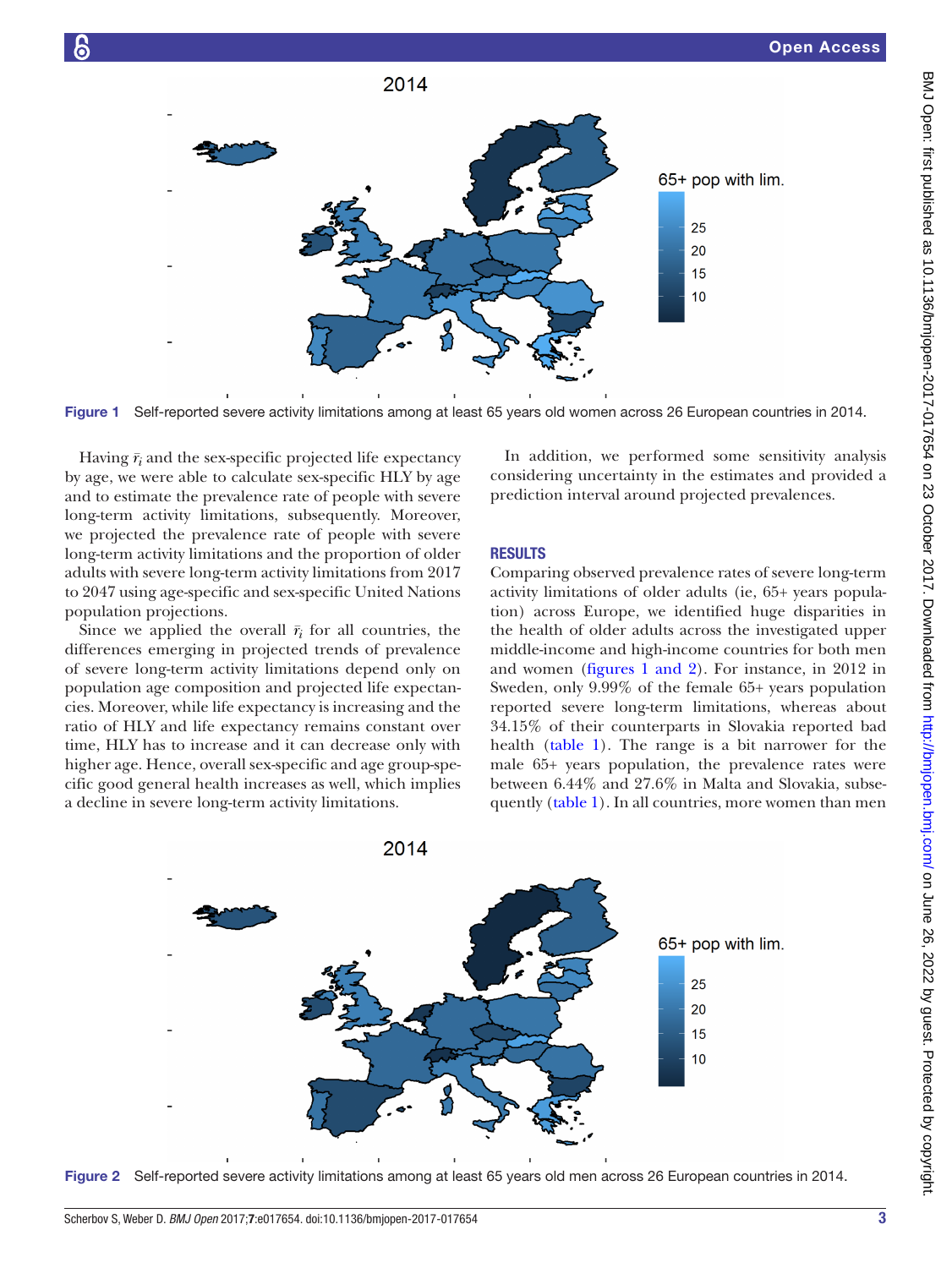<span id="page-3-0"></span>Table 1 Prevalence rates of women and men aged at least 55, 65, 75 and 85 years with severe long-term activity limitations for 26 European countries in 2012

|                       |       | Women |       |       | Men   |       |       |       |  |
|-----------------------|-------|-------|-------|-------|-------|-------|-------|-------|--|
| Country               | $55+$ | $65+$ | $75+$ | $85+$ | $55+$ | $65+$ | $75+$ | $85+$ |  |
| Austria               | 19.1  | 23.3  | 32.6  | 46.4  | 17.3  | 19.9  | 28.5  | 40.6  |  |
| <b>Bulgaria</b>       | 8.6   | 11.5  | 16.3  | 19.8  | 7.0   | 9.9   | 15.4  | 26.5  |  |
| <b>Czech Republic</b> | 12.6  | 15.9  | 25.4  | 33.6  | 10.1  | 11.6  | 19.4  | 27.9  |  |
| Estonia               | 22.0  | 27.8  | 36.7  | 54.8  | 19.5  | 23.2  | 31.2  | 36.5  |  |
| Finland               | 12.7  | 15.3  | 21.8  | 24.9  | 11.4  | 14.6  | 21.3  | 29.3  |  |
| France                | 19.3  | 24.6  | 32.5  | 44.7  | 14.8  | 18.6  | 27.3  | 35.6  |  |
| Germany               | 22.8  | 27.0  | 38.4  | 53.3  | 19.3  | 21.1  | 25.2  | 39.8  |  |
| Greece                | 24.9  | 30.8  | 39.8  | 47.0  | 18.3  | 23.4  | 30.9  | 38.9  |  |
| Hungary               | 17.3  | 22.9  | 32.4  | 42.5  | 14.8  | 18.6  | 25.0  | 38.9  |  |
| Iceland               | 21.7  | 22.1  | 23.1  | 22.9  | 12.8  | 15.1  | 18.6  | 33.3  |  |
| Ireland               | 9.3   | 11.6  | 15.0  | 27.6  | 11.2  | 14.4  | 18.5  | 27.4  |  |
| Italy                 | 20.8  | 27.2  | 37.6  | 49.3  | 15.0  | 19.8  | 27.5  | 34.4  |  |
| Latvia                | 15.6  | 20.6  | 28.0  | 33.9  | 13.4  | 18.9  | 21.8  | 35.9  |  |
| Lithuania             | 19.0  | 25.0  | 33.8  | 61.4  | 15.1  | 18.8  | 25.1  | 40.3  |  |
| Luxembourg            | 13.0  | 17.0  | 21.0  | 20.0  | 11.1  | 13.2  | 18.7  | 27.2  |  |
| Malta                 | 8.5   | 12.2  | 23.0  | 36.9  | 5.2   | 6.4   | 12.4  | 15.1  |  |
| Netherlands           | 9.6   | 11.6  | 16.6  | 17.6  | 9.4   | 10.4  | 15.5  | 16.4  |  |
| Poland                | 15.8  | 21.4  | 30.5  | 43.9  | 14.8  | 19.1  | 26.0  | 39.9  |  |
| Portugal              | 19.8  | 25.5  | 33.3  | 44.6  | 14.5  | 18.9  | 25.6  | 33.0  |  |
| Romania               | 21.7  | 28.3  | 39.7  | 55.6  | 15.1  | 20.5  | 31.4  | 42.4  |  |
| Slovakia              | 24.9  | 34.1  | 47.8  | 59.1  | 20.5  | 27.6  | 45.0  | 78.4  |  |
| Slovenia              | 23.5  | 30.2  | 41.0  | 47.0  | 18.4  | 21.3  | 19.6  | 38.5  |  |
| Spain                 | 13.3  | 17.8  | 26.0  | 37.4  | 9.9   | 12.3  | 18.0  | 27.6  |  |
| Sweden                | 10.2  | 10.0  | 12.7  | 15.3  | 7.2   | 8.0   | 14.0  | 22.5  |  |
| Switzerland           | 10.2  | 11.3  | 14.7  | 18.9  | 8.1   | 8.7   | 10.7  | 15.3  |  |
| UK                    | 21.8  | 26.4  | 35.1  | 44.8  | 17.1  | 19.8  | 27.4  | 37.4  |  |

reported severe long-term activity limitations, although women tend to have higher life expectancy than men.

However, we observed a very pronounced difference in the prevalence of severe long-term activity limitations also among the countries where remaining life expectancy at age 65 years often differs very little. Considering these variations between countries, our random intercept regression showed a decline in the ratio of HLY to life expectancy by age, as expected. Moreover, the clear decline by age was of almost the same magnitude for both sexes (see online [supplementary tables S1 and S2](https://dx.doi.org/10.1136/bmjopen-2017-017654)). Hence, men and women experienced the same speed of health deterioration.

We showed that the so-called burden of unhealthy population is very similar across European countries (see [table](#page-4-0) 2), if we exclude cultural differences in reporting and consider only differences in age structure and life expectancy.

Controlling for cultural bias in self-reports, we noticed some changes over time in the ranking of countries with

the highest and lowest level of older adults with severe activity limitations. For instance, Lithuania followed by Latvia had the highest shares of unhealthy 65 years and older adults in 2017. In 2047, Germany and the Netherlands can be expected to have the highest proportion of men above age 65 years with severe long-term activity limitations.

Furthermore, our results demonstrate almost no increase of the proportion of people with severe longterm activity limitations for most European countries participating in EU-SILC. These results are valid both for men and women (see [table](#page-4-0) 2). Within 30 years, the magnitude of change in the proportion of people 65+ years isless than 2.5% points among the female population and even smaller among men (2% points).

In the online [supplementary figures S1 and S2,](https://dx.doi.org/10.1136/bmjopen-2017-017654) we show the prediction intervals of the proportion of men and women at ages 65+ years based on uncertainty in parameter estimations related to the age effects. Very little uncertainty in age effects is translated into relatively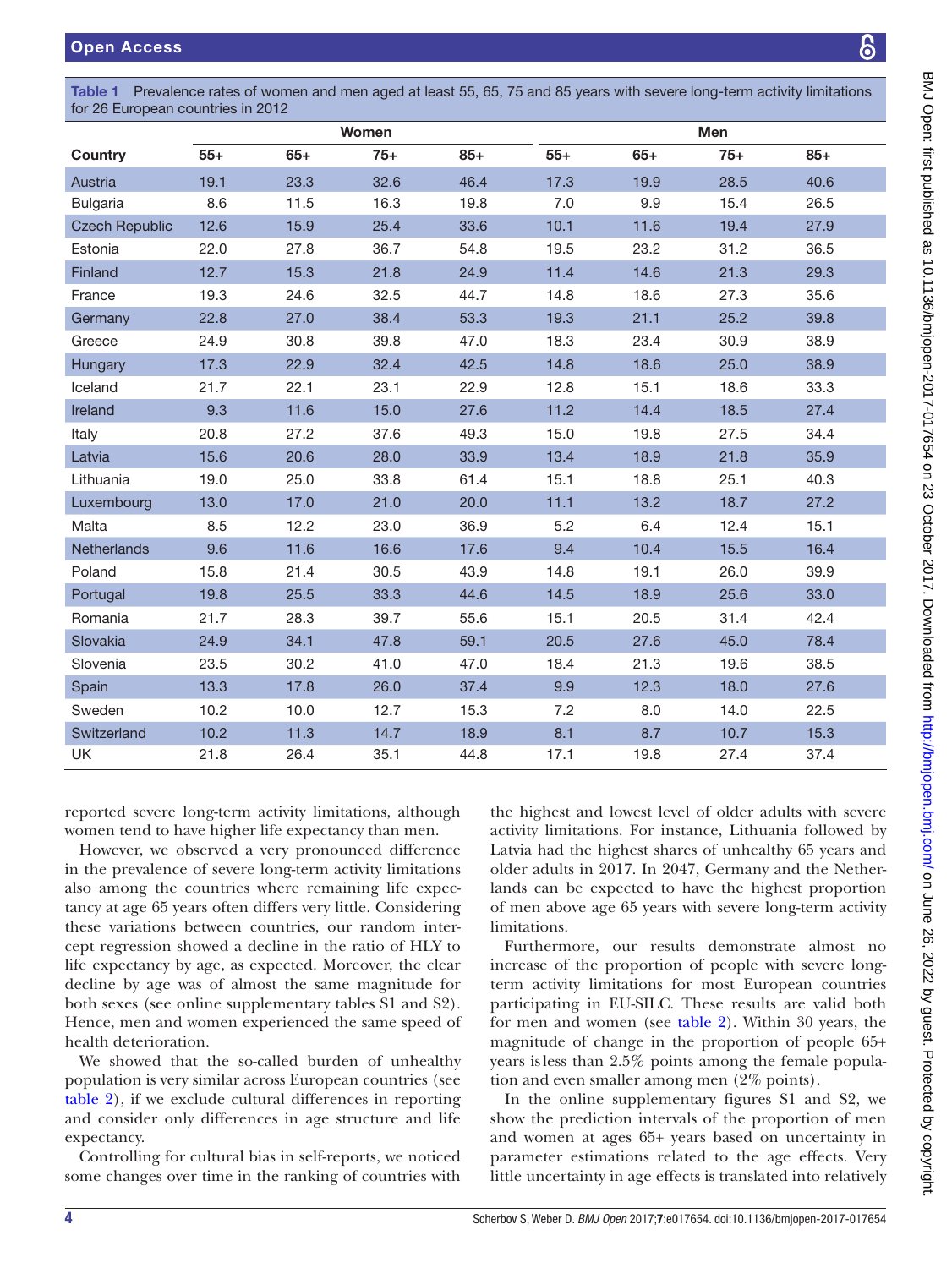<span id="page-4-0"></span>Table 2 Prevalence rates of at least 65 years old women and men with severe long-term activity limitations for 26 European countries in 2017, 2027, 2037 and 2047; in parentheses change since 2017.

|                   | Women |                 |                |                 |       | <b>Men</b>      |                 |                |  |
|-------------------|-------|-----------------|----------------|-----------------|-------|-----------------|-----------------|----------------|--|
| Country           | 2017  | 2027            | 2037           | 2047            | 2017  | 2027            | 2037            | 2047           |  |
| Austria           | 20.68 | $20.21(-0.47)$  | $19.96(-0.72)$ | 21.40 (0.72)    | 16.17 | $15.93(-0.24)$  | $15.96(-0.21)$  | 17.25 (1.08)   |  |
| <b>Bulgaria</b>   | 21.27 | 21.70 (0.43)    | 21.95 (0.68)   | 21.66 (0.39)    | 17.11 | 17.29 (0.18)    | 17.32 (0.21)    | 17.12 (0.01)   |  |
| Czech<br>Republic | 20.02 | 20.89 (0.87)    | 21.49 (1.47)   | 20.63 (0.61)    | 15.83 | 16.46 (0.63)    | 16.7(0.87)      | 16.16 (0.33)   |  |
| Estonia           | 21.49 | $21.21(-0.28)$  | 21.73 (0.24)   | 21.86 (0.37)    | 16.85 | $16.48(-0.37)$  | $16.74 (-0.11)$ | $16.80(-0.05)$ |  |
| Finland           | 19.80 | 20.37 (0.57)    | 21.86 (2.06)   | 21.87 (2.07)    | 15.48 | 16.21(0.73)     | 17.30 (1.82)    | 17.24 (1.76)   |  |
| France            | 20.26 | $19.81 (-0.45)$ | 20.71 (0.45)   | 21.52 (1.26)    | 15.94 | 16.08 (0.14)    | 16.76 (0.82)    | 17.20 (1.26)   |  |
| Germany           | 21.22 | $20.61(-0.61)$  | $20.52(-0.7)$  | 22.28 (1.06)    | 16.56 | $16.20 (-0.36)$ | $16.31(-0.25)$  | 17.79 (1.23)   |  |
| Greece            | 21.01 | $20.72(-0.29)$  | $20.51(-0.5)$  | 21.06 (0.05)    | 17.11 | $16.74 (-0.37)$ | $16.39(-0.72)$  | $16.58(-0.53)$ |  |
| Hungary           | 21.05 | 21.34 (0.29)    | 21.87 (0.82)   | $21.01 (-0.04)$ | 16.64 | 16.91 (0.27)    | 17.09 (0.45)    | $16.51(-0.13)$ |  |
| Iceland           | 19.71 | $18.95(-0.76)$  | 20.06 (0.35)   | 21.01(1.3)      | 15.43 | $15.15(-0.28)$  | 16.30 (0.87)    | 16.75 (1.32)   |  |
| Ireland           | 19.25 | 19.37 (0.12)    | 19.78 (0.53)   | 19.86 (0.61)    | 15.43 | 15.57(0.14)     | 15.82 (0.39)    | 15.97 (0.54)   |  |
| Italy             | 20.62 | $20.36(-0.26)$  | $20.19(-0.43)$ | 21.51 (0.89)    | 16.27 | $16.20 (-0.07)$ | $16.11 (-0.16)$ | 17.07(0.8)     |  |
| Latvia            | 21.98 | $21.52(-0.46)$  | $21.74(-0.24)$ | 22.22 (0.24)    | 17.40 | $16.93(-0.47)$  | $17.05 (-0.35)$ | $17.22(-0.18)$ |  |
| Lithuania         | 22.21 | $21.24(-0.97)$  | $21.41(-0.8)$  | 22.61(0.4)      | 18.27 | $16.92(-1.35)$  | $17.05(-1.22)$  | $17.57(-0.7)$  |  |
| Luxembourg        | 20.51 | $19.26(-1.25)$  | $19.29(-1.22)$ | $20.24 (-0.27)$ | 15.84 | $15.22(-0.62)$  | $15.45(-0.39)$  | 16.43 (0.59)   |  |
| Malta             | 19.68 | 20.74 (1.06)    | 21.43 (1.75)   | 21.09 (1.41)    | 15.55 | 16.28 (0.73)    | 16.93 (1.38)    | 16.58 (1.03)   |  |
| Netherlands       | 19.76 | 19.90 (0.14)    | 20.68 (0.92)   | 22.09 (2.33)    | 15.60 | 15.86 (0.26)    | 16.50(0.9)      | 17.62 (2.02)   |  |
| Poland            | 20.14 | $19.91 (-0.23)$ | 21.77 (1.63)   | 21.03 (0.89)    | 15.98 | $15.85(-0.13)$  | 17.05 (1.07)    | 16.43 (0.45)   |  |
| Portugal          | 20.73 | $20.45 (-0.28)$ | $20.55(-0.18)$ | 21.12 (0.39)    | 16.53 | $16.33(-0.2)$   | $16.48(-0.05)$  | 16.88 (0.35)   |  |
| Romania           | 21.24 | $21.15(-0.09)$  | 21.27 (0.03)   | 21.36 (0.12)    | 16.98 | $16.88(-0.1)$   | $16.88(-0.1)$   | $16.95(-0.03)$ |  |
| Slovakia          | 20.29 | $20.21 (-0.08)$ | 21.29(1)       | 20.80 (0.51)    | 16.11 | $16.10(-0.01)$  | 16.86 (0.75)    | 16.38 (0.27)   |  |
| Slovenia          | 20.76 | $20.14(-0.62)$  | 20.85 (0.09)   | 21.45 (0.69)    | 15.95 | $15.77(-0.18)$  | 16.56 (0.61)    | 16.91 (0.96)   |  |
| Spain             | 20.69 | $19.86(-0.83)$  | $19.73(-0.96)$ | $20.64 (-0.05)$ | 16.40 | $15.88(-0.52)$  | $15.81 (-0.59)$ | 16.53(0.13)    |  |
| Sweden            | 20.05 | 20.71 (0.66)    | 20.95 (0.9)    | 21.18 (1.13)    | 15.68 | 16.49 (0.81)    | 16.67 (0.99)    | 16.94 (1.26)   |  |
| Switzerland       | 20.12 | $19.74 (-0.38)$ | $19.82(-0.3)$  | 21.04 (0.92)    | 15.71 | $15.69(-0.02)$  | 15.91(0.2)      | 16.91(1.2)     |  |
| UK                | 20.37 | $20.25(-0.12)$  | $20.36(-0.01)$ | 21.25 (0.88)    | 16.07 | 16.13 (0.06)    | 16.20 (0.13)    | 16.87(0.8)     |  |

narrow prediction intervals. The trends in proportion of people with severe long-term activity limitations are almost constant for most countries (eg, Estonia, Greece and Hungary). However, Germany and some other countries showed a slight increase and only a few countries such as Poland showed a slight decline in the proportion of people with severe long-term activity limitations (see online [supplementary figures S1 and S2](https://dx.doi.org/10.1136/bmjopen-2017-017654)).

# **DISCUSSION**

In this analysis of EU-SILC data, we investigated self-reports in severe activity limitations of older adults in 26 upper middle-income and high-income countries across Europe. Our results showed that HLY differ considerably, which might be explained by self-reports. Countries with relatively similar levels of mortality, life expectancies and health systems are not expected to differ much in HLY apart from cultural differences in self-reports. For instance, Germany and the Netherlands are very similar in their remaining life expectancy at age 65 years (21 years for females and about 18 years for men), but they differ in terms of remaining life years without severe activity limitations; there is a gap of 3 years for women and about 2 years for men (women: 15 years Germany, 18.4 years Netherlands; men: 13.8 years Germany, 18.4 years Netherlands). Moreover, these potential cultural differences in self-reports are supported by our investigations in the ratio of HLY and life expectancy. Country differences explained 80% of the difference in the ratio. Another issue that may lead to the differences in self-reporting is the generosity of the welfare system. In more generous systems, higher reports of severe long-term activity limitations might go together with the easier access to disability benefits. There might be also 'true' differences in self-reported health attributed to different life styles in European countries or differences in genetics. However, one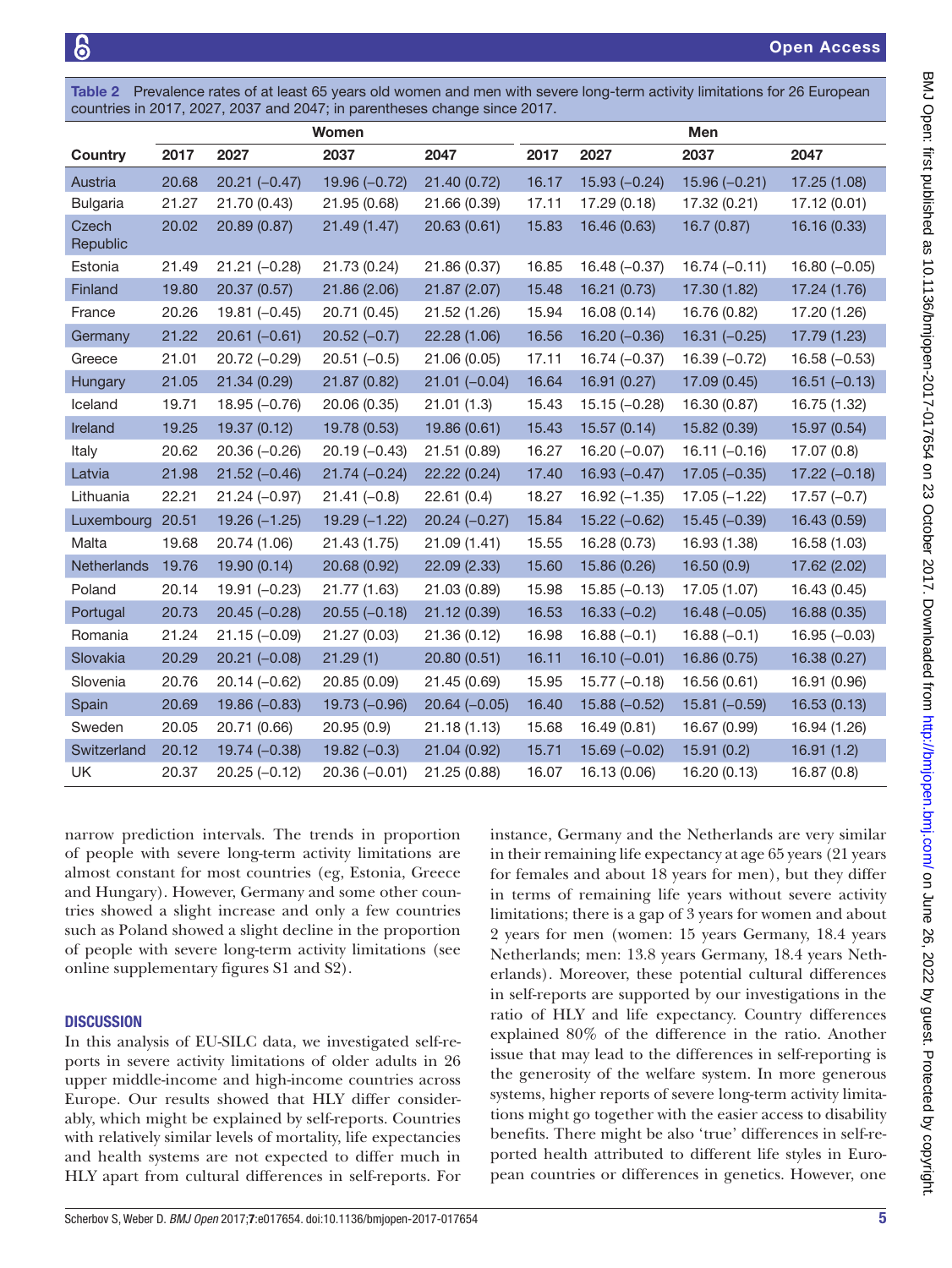would expect that morbidity and disability are also relatively close, if the levels of mortality are very close.

We also showed that the ratio of remaining life expectancy without severe long-term activity limitations to the total remaining life expectancy does not change with time for women and only little for men and that the so-called burden of unhealthy population is very similar across European countries once potential cultural differences in self-reports are excluded. Furthermore, the general concern that ageing is accompanied by an increase of disability may occur in the absolute level only, but more importantly, the proportion of adults aged 65+ years withsevere long-term activity limitations will remain almost constant in the upcoming years, although total life expectancy is expected to increase. A recent study on disabilities (ie, difficulties with activities of daily living) suggests similar trends of no increase in the prevalence for England and Wales by 2025, but an increase of older people with care needs in absolute numbers.<sup>21</sup> Interestingly, research on trends between 1991 and 2011 using different English data showed that while more life years are spent healthy, less severe disabilities are increasing.<sup>22</sup> This increase in less severe disabilities might be in consequence of variations in self-reports as also identified in our study or an increase in obesity.

However, there may be important policy implications derived from our results on trends in severe long-term activity limitations. Even though the trends in proportion of people with limitations will remain constant, the absolute number of people with severe long-term activity limitations will definitely increase since the number of people at older ages is expected to increase in most European countries. It might require several measures to accommodate the needs of an increasing number of people with activity limitations such as expanding infrastructure for disabled people in the public as well as private area, training of medical specialists and care professionals.

Some limitations of this study should be noted. First of all, EU-SILC survey does not cover the institutionalised population. Even though we have included sample weights to control for non-response, there was nothing we could do to include the institutionalised population within our projections. Another limitation is the application of Sullivan method to compute HLY rather than using panel data, and calculating multistate life tables, but this is more a data limitation. Nevertheless, our study on future trends in the prevalence of severe longterm activity limitations confirms a recent comment by Kenneth Rockwood. He stated that we should not expect to spend our whole life in good health, $^{23}$  rather European countries might expect more older adults with severe long-term activity limitations but, in relative terms, the number stays constant.

Contributors SS and DW contributed to conception and design. DW conducted the data analysis and modelling. Both authors contributed to drafting the manuscript and revising it critically.

Funding This work was supported by the European Research Council (Grant Number ERC2012-AdG 323947-Re-Ageing).

Competing interests None declared.

Provenance and peer review Not commissioned; externally peer reviewed.

Data sharing statement Anonymised, non-identifiable participant-level survey data are freely available for academic researchers after successful application from Eurostat. Survey data on an aggregate level are freely downloadable from Eurostat.

Open Access This is an Open Access article distributed in accordance with the Creative Commons Attribution Non Commercial (CC BY-NC 4.0) license, which permits others to distribute, remix, adapt, build upon this work non-commercially, and license their derivative works on different terms, provided the original work is properly cited and the use is non-commercial. See: [http://creativecommons.org/](http://creativecommons.org/licenses/by-nc/4.0/) [licenses/by-nc/4.0/](http://creativecommons.org/licenses/by-nc/4.0/)

© Article author(s) (or their employer(s) unless otherwise stated in the text of the article) 2017. All rights reserved. No commercial use is permitted unless otherwise expressly granted.

# **REFERENCES**

- <span id="page-5-0"></span>1. Jagger C, Weston C, Cambois E, *et al*. Inequalities in health expectancies at older ages in the European Union: findings from the Survey of Health and Retirement in Europe (SHARE). *J Epidemiol Community Health* 2011;117705.
- 2. Berger N, Robine JM, Ojima T, *et al*. Harmonising summary measures of population health using global survey instruments. *[J Epidemiol](http://dx.doi.org/10.1136/jech-2015-206870)  [Community Health](http://dx.doi.org/10.1136/jech-2015-206870)* 2016;70:1039–44.
- 3. Jagger C, Gillies C, Moscone F, *et al*. Inequalities in healthy life years in the 25 countries of the European Union in 2005: a cross-national meta-regression analysis. *[Lancet](http://dx.doi.org/10.1016/S0140-6736(08)61594-9)* 2008;372:2124–31.
- <span id="page-5-1"></span>4. Jagger C, McKee M, Christensen K, *et al*. Mind the gap-reaching the European target of a 2-year increase in healthy life years in the next decade. *[Eur J Public Health](http://dx.doi.org/10.1093/eurpub/ckt030)* 2013;23:829–33.
- <span id="page-5-2"></span>5. Doblhammer G, Kytir J. Compression or expansion of morbidity? Trends in healthy-life expectancy in the elderly Austrian population between 1978 and 1998. *[Soc Sci Med](http://dx.doi.org/10.1016/S0277-9536(00)00141-6)* 2001;52:385–91.
- <span id="page-5-3"></span>6. Crimmins EM, Saito Y. Trends in healthy life expectancy in the United States, 1970-1990: gender, racial, and educational differences. *[Soc](http://dx.doi.org/10.1016/S0277-9536(00)00273-2)  [Sci Med](http://dx.doi.org/10.1016/S0277-9536(00)00273-2)* 2001;52:1629–41.
- <span id="page-5-4"></span>7. Harttgen K, Kowal P, Strulik H, *et al*. Patterns of frailty in older adults: comparing results from higher and lower income countries using the Survey of Health, Ageing and Retirement in Europe (SHARE) and the Study on Global AGEing and Adult Health (SAGE). *[PLoS One](http://dx.doi.org/10.1371/journal.pone.0075847)* 2013;8:e75847.
- <span id="page-5-5"></span>8. Van Oyen H, Nusselder W, Jagger C, *et al*. Gender differences in healthy life years within the EU: an exploration of the "healthsurvival" paradox. *[Int J Public Health](http://dx.doi.org/10.1007/s00038-012-0361-1)* 2013;58:143–55.
- 9. Cambois E, Solé-Auró A, Brønnum-Hansen H, *et al*. Educational differentials in disability vary across and within welfare regimes: a comparison of 26 European countries in 2009. *[J Epidemiol](http://dx.doi.org/10.1136/jech-2015-205978)  [Community Health](http://dx.doi.org/10.1136/jech-2015-205978)* 2016;70:331–8.
- <span id="page-5-6"></span>10. Arora VS, Karanikolos M, Clair A, *et al*. Data Resource Profile: The European Union Statistics on Income and Living Conditions (EU-SILC). *[Int J Epidemiol](http://dx.doi.org/10.1093/ije/dyv069)* 2015;44:451–61.
- <span id="page-5-7"></span>11. Eurostat. EU statistics on income and living conditions (EU-SILC) methodology – data collection - Statistics Explained. [http://ec.europa.eu/eurostat/statistics-explained/index.php/](http://ec.europa.eu/eurostat/statistics-explained/index.php/EU_statistics_on_income_and_living_conditions_(EU-SILC)_methodology_%E2%80%93_data_collection) [EU\\_statistics\\_on\\_income\\_and\\_living\\_conditions\\_\(EU-SILC\)\\_](http://ec.europa.eu/eurostat/statistics-explained/index.php/EU_statistics_on_income_and_living_conditions_(EU-SILC)_methodology_%E2%80%93_data_collection) [methodology\\_%E2%80%93\\_data\\_collection](http://ec.europa.eu/eurostat/statistics-explained/index.php/EU_statistics_on_income_and_living_conditions_(EU-SILC)_methodology_%E2%80%93_data_collection) (accessed 10 Jul 2017).
- <span id="page-5-8"></span>12. van Oyen H, Van der Heyden J, Perenboom R, *et al*. Monitoring population disability: evaluation of a new Global Activity Limitation Indicator (GALI). *[Soz Praventivmed](http://dx.doi.org/10.1007/s00038-006-0035-y)* 2006;51:153–61.
- <span id="page-5-9"></span>13. Berger N, Van Oyen H, Cambois E, *et al*. Assessing the validity of the global activity limitation indicator in fourteen European countries. *[BMC Med Res Methodol](http://dx.doi.org/10.1186/1471-2288-15-1)* 2015;15:1.
- <span id="page-5-10"></span>14. EHLEIS team. 2011. Assessment of the GALI question used in SILC since 2008. France. [www.eurohex.eu.](www.eurohex.eu)
- <span id="page-5-11"></span>15. European Commission. Eurostat. 2016 [http://ec.europa.eu/eurostat/](http://ec.europa.eu/eurostat/data/database) [data/database](http://ec.europa.eu/eurostat/data/database) (accessed 28 Oct 2016).
- <span id="page-5-12"></span>16. United Nations. *World Population Prospects: The 2015 Revision*. New York, NY: Department of Economic and Social Affairs, Population Division, 2015.<http://esa.un.org/unpd/wpp/>.
- <span id="page-5-13"></span>17. Sullivan DF. A single index of mortality and morbidity. *[HSMHA Health](http://dx.doi.org/10.2307/4594169)  [Rep](http://dx.doi.org/10.2307/4594169)* 1971;86:347–54.
- 18. Sanderson WC, Scherbov S. Remeasuring Aging. *[Science](http://dx.doi.org/10.1126/science.1193647)* 2010;329:1287–8.